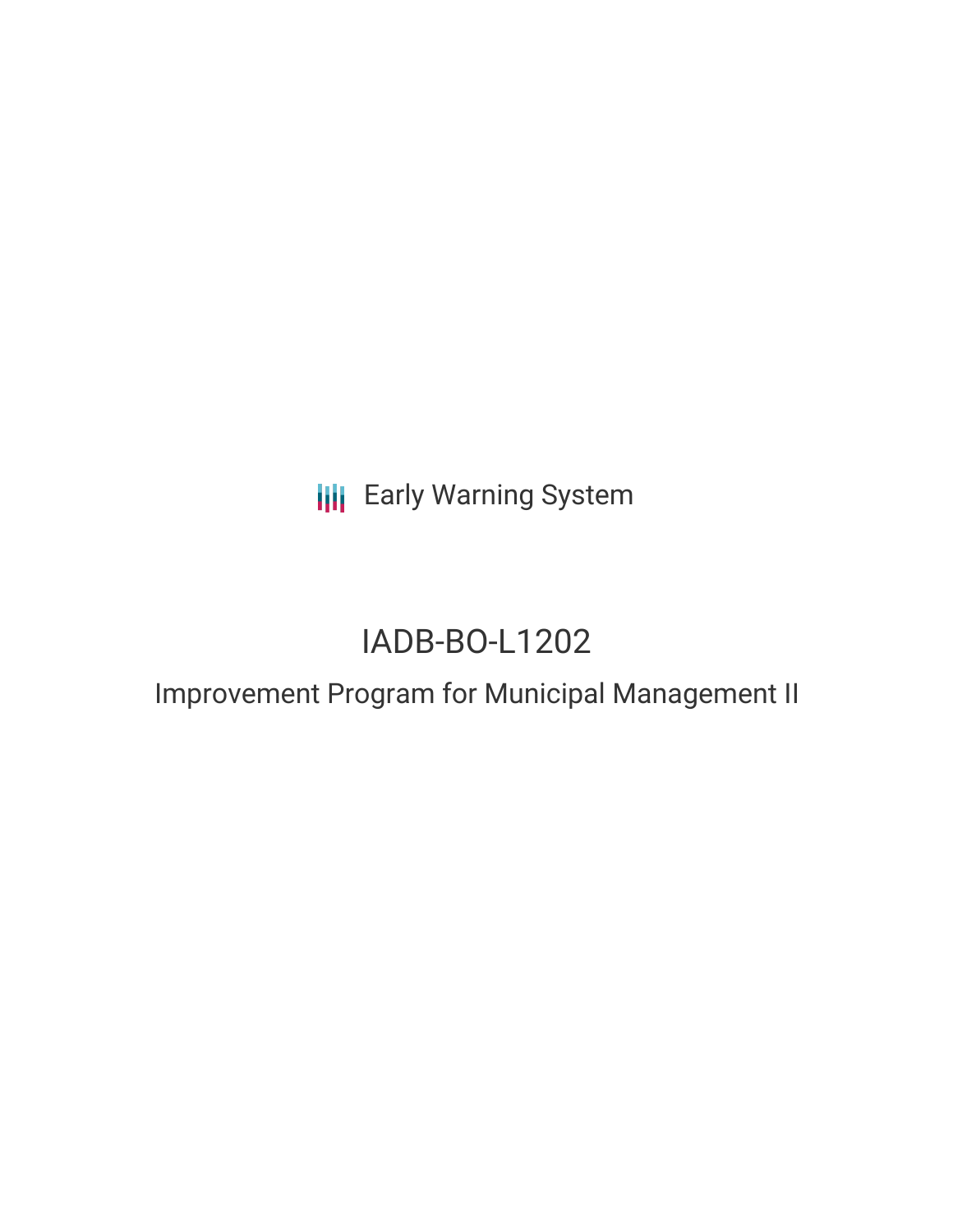

## **Quick Facts**

| <b>Countries</b>               | <b>Bolivia</b>                         |
|--------------------------------|----------------------------------------|
| <b>Financial Institutions</b>  | Inter-American Development Bank (IADB) |
| <b>Status</b>                  | Approved                               |
| <b>Bank Risk Rating</b>        | C                                      |
| <b>Borrower</b>                | Government of Bolivia                  |
| <b>Sectors</b>                 | Law and Government                     |
| <b>Investment Type(s)</b>      | Loan                                   |
| <b>Investment Amount (USD)</b> | \$40.00 million                        |
| <b>Project Cost (USD)</b>      | \$40.00 million                        |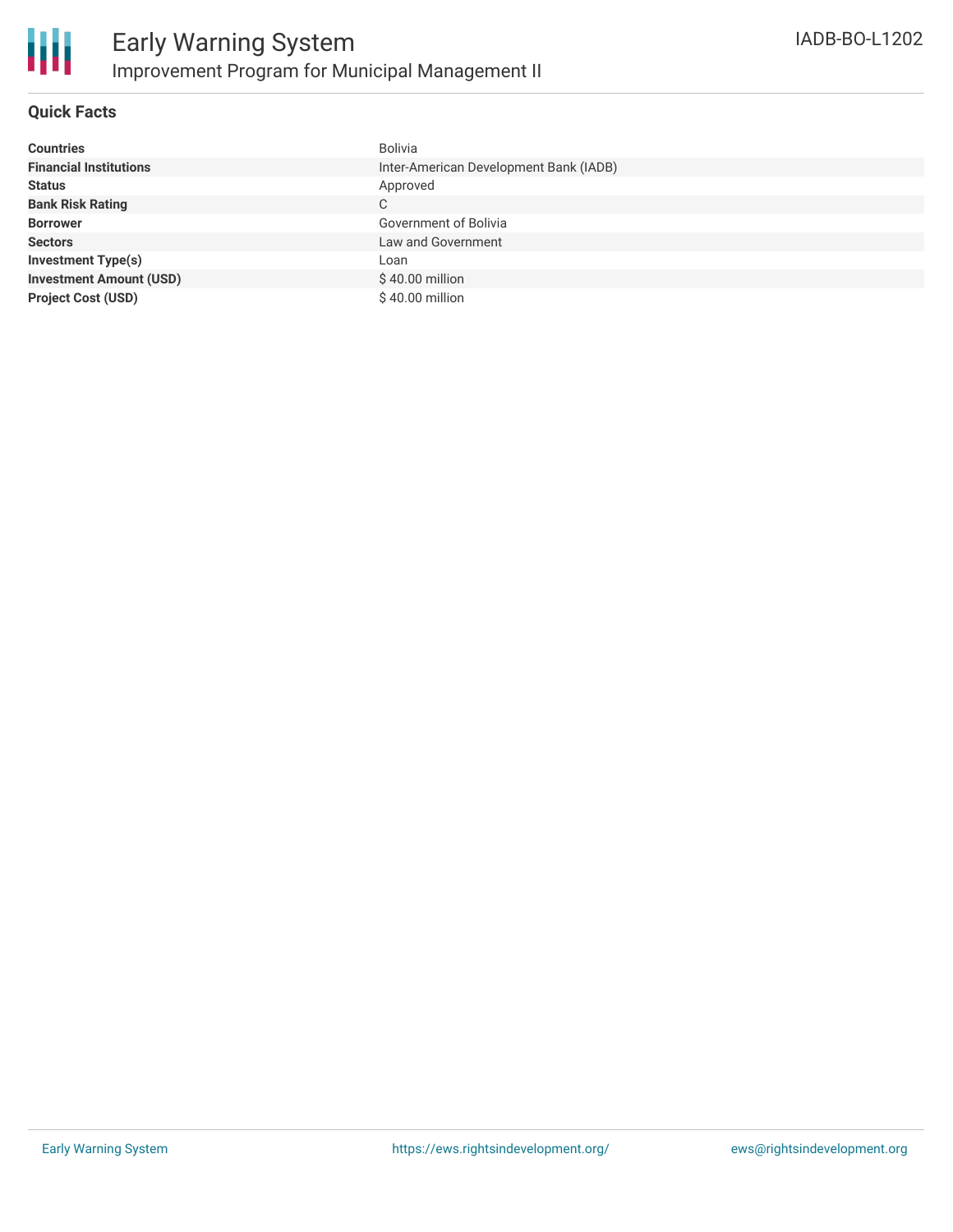



#### **Project Description**

Support the improvement of municipal cadaster management and revenue administration in intermediate cities in Bolivia.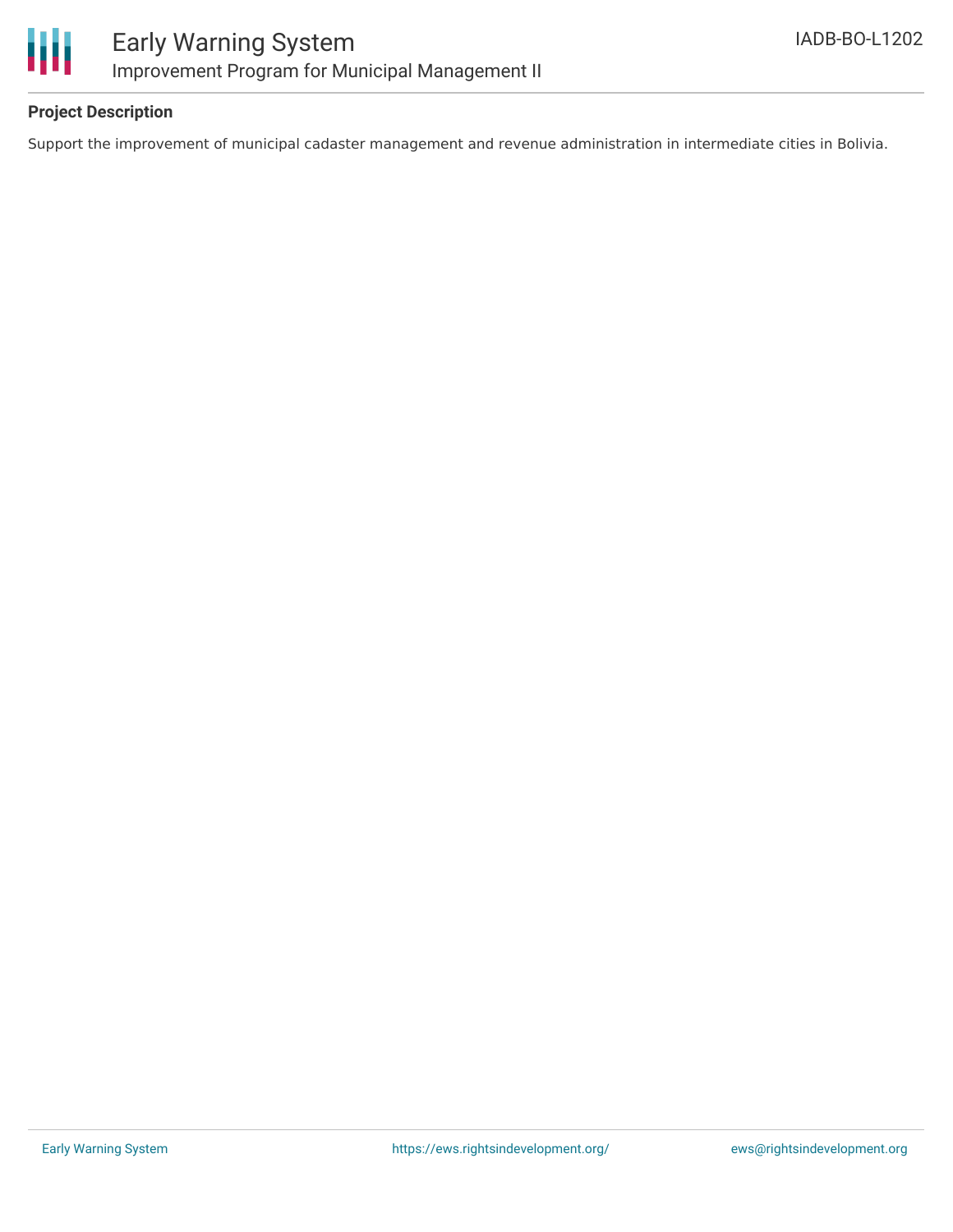

## **Investment Description**

• Inter-American Development Bank (IADB)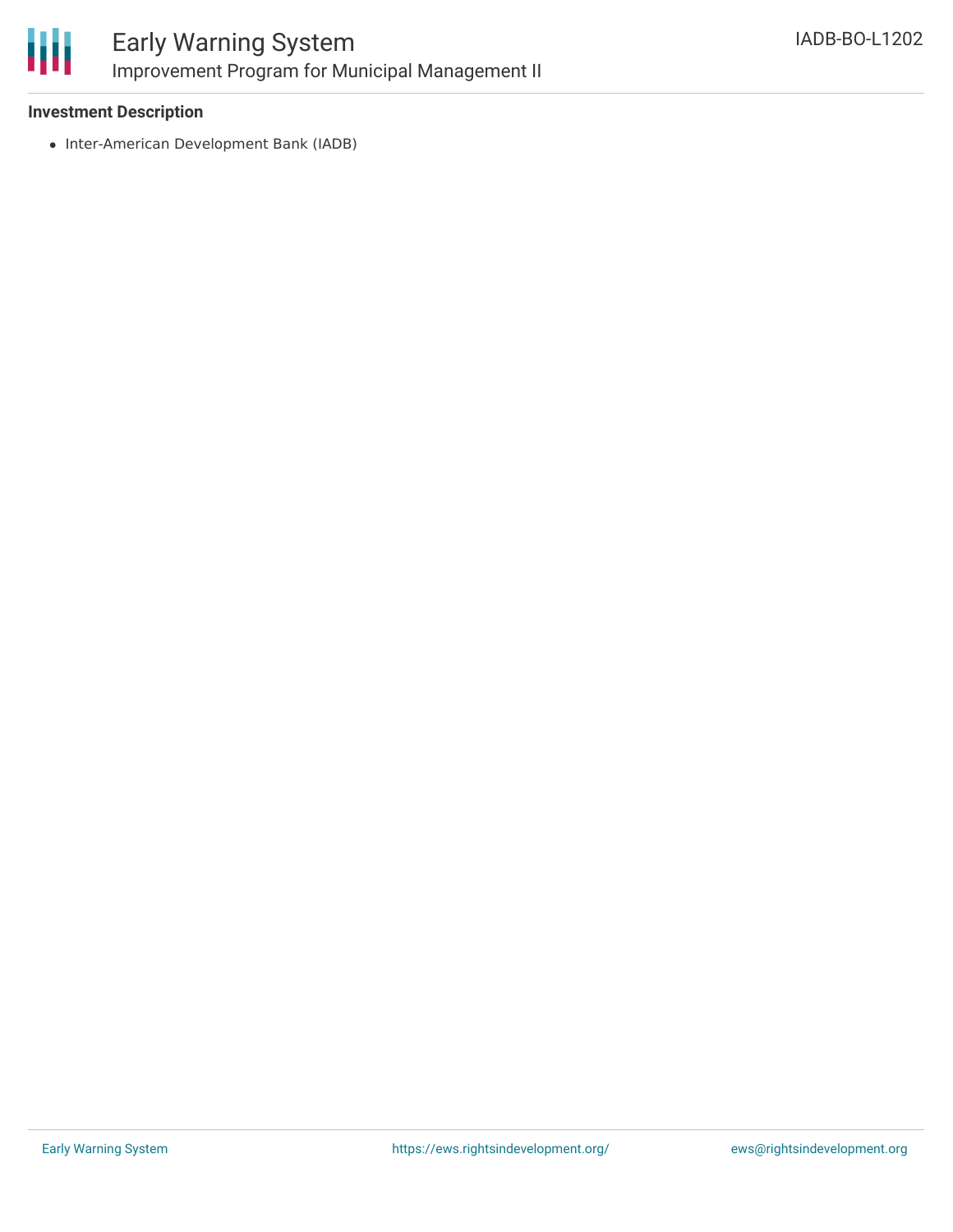

## **Contact Information**

#### ACCOUNTABILITY MECHANISM OF IADB

The Independent Consultation and Investigation Mechanism (MICI) is the independent complaint mechanism and fact-finding body for people who have been or are likely to be adversely affected by an Inter-American Development Bank (IDB) or Inter-American Investment Corporation (IIC)-funded project. If you submit a complaint to MICI, they may assist you in addressing the problems you raised through a dispute-resolution process with those implementing the project and/or through an investigation to assess whether the IDB or IIC is following its own policies for preventing or mitigating harm to people or the environment. You can submit a complaint by sending an email to MICI@iadb.org. You can learn more about the MICI and how to file a complaint at http://www.iadb.org/en/mici/mici,1752.html (in English) or http://www.iadb.org/es/mici/mici,1752.html (Spanish).